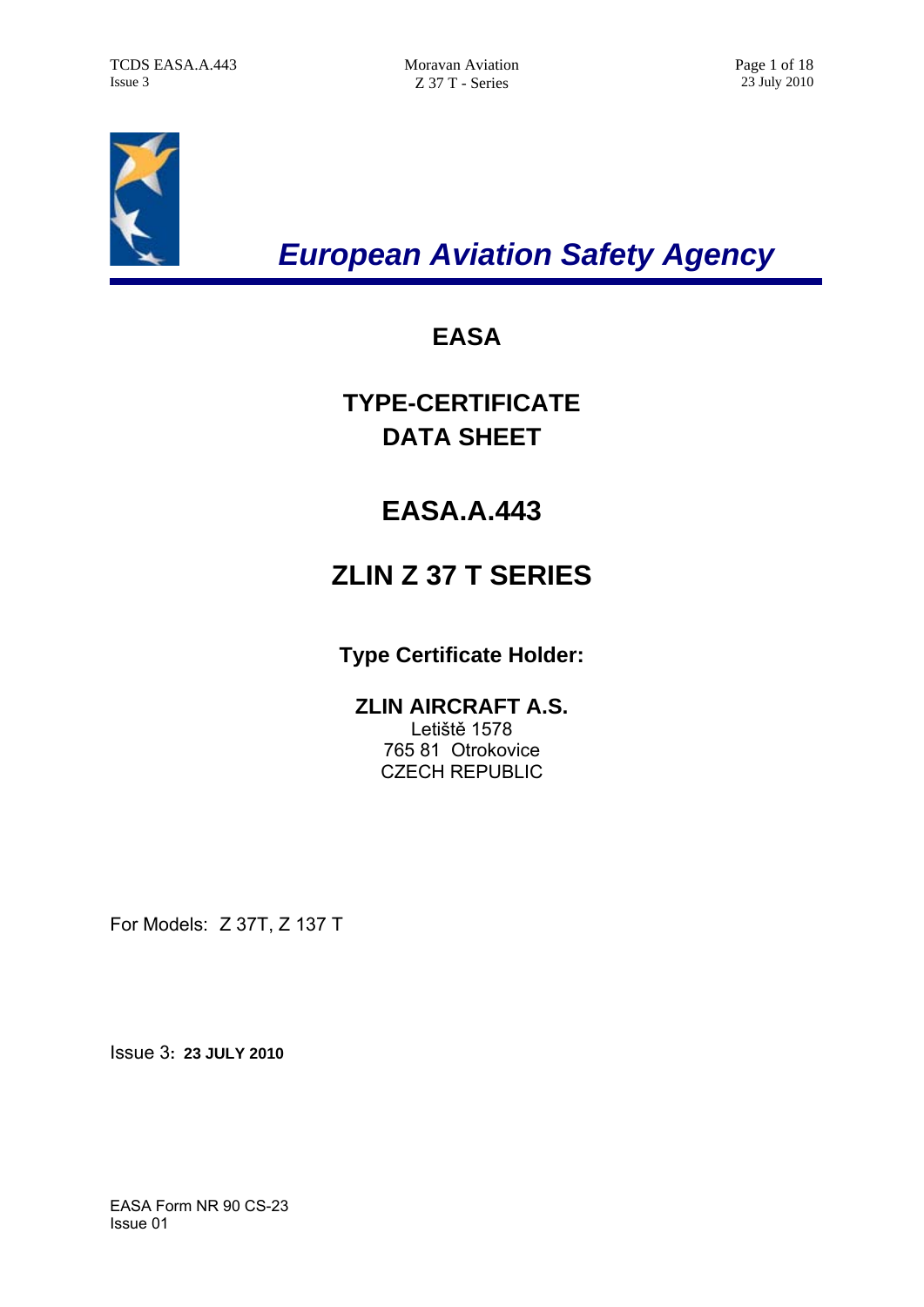# **CONTENTS**

## **SECTION A: Z 37 T**

- AI. General
- AII. Certification Basis
- AIII. Technical Characteristics and Operational Limitations
- AIV. Operating and Service Instructions
- AV. Notes

### **SECTION B: Z 137 T**

- BI. General
- BII. Certification Basis
- BIII. Technical Characteristics and Operational Limitations
- BIV. Operating and Service Instructions
- BV. Notes

### **ADMINISTRATIVE SECTION**

- I Acronyms
- II Type Certificate Holder Record
- III Change Record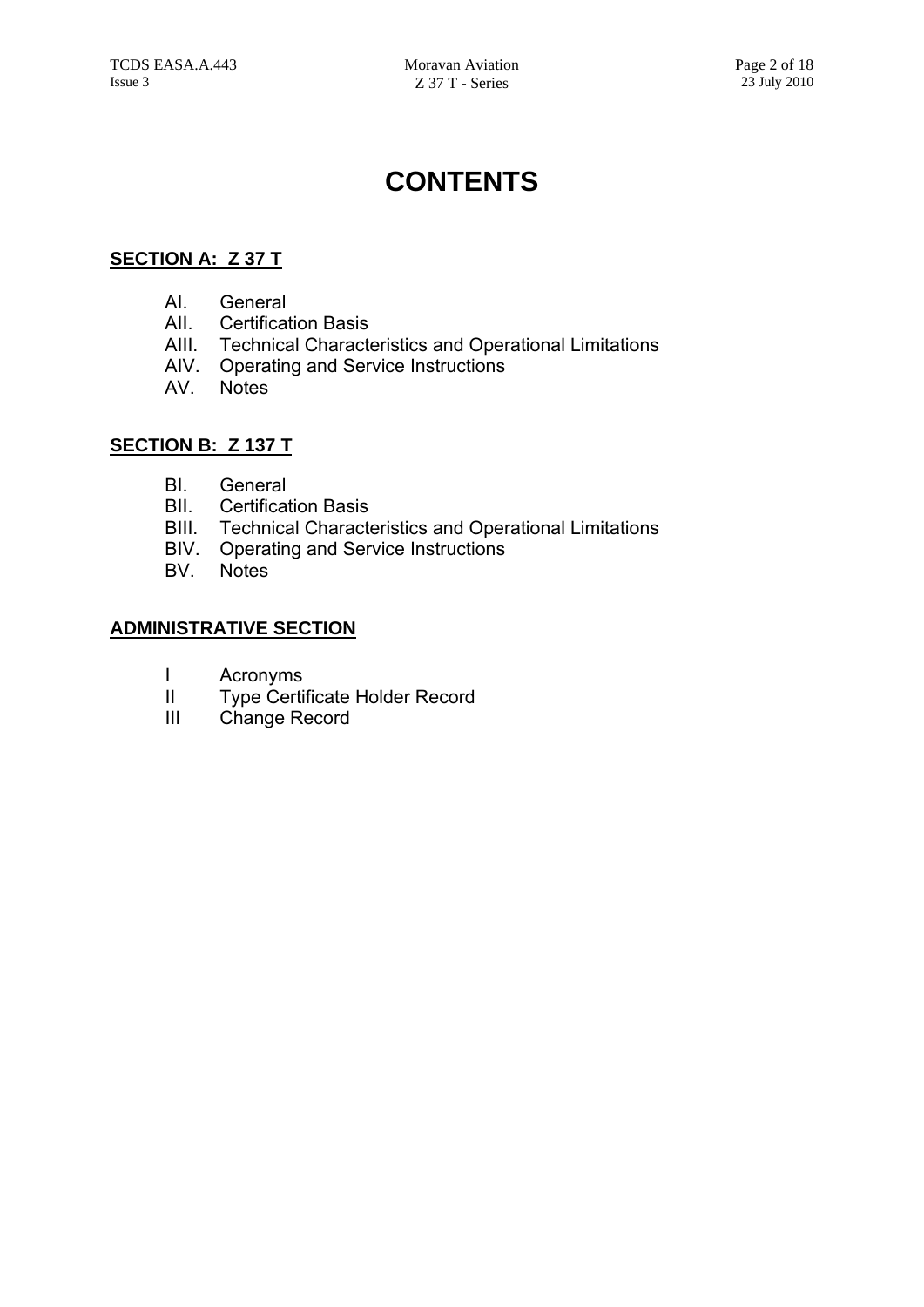**AI. General**

## **SECTION A: Z 37 T**

| 1.   | a) Type:                                                       | Z 37 T                                                                                        |
|------|----------------------------------------------------------------|-----------------------------------------------------------------------------------------------|
|      | b) Model:                                                      |                                                                                               |
| 2.   | Airworthiness category:                                        | Restricted (see Note 2)                                                                       |
| 3.   | Type Certificate Holder:                                       | ZLIN AIRCRAFT A.S.<br>Letiště 1578<br>765 81 Otrokovice<br><b>CZECH REPUBLIC</b>              |
| 4.   | Manufacturer:                                                  | Moravan n.p.<br>Letiště 1578<br>765 81 Otrokovice<br><b>CZECHOSLOVAKIA</b>                    |
|      |                                                                | $SNN: 001 - 024$                                                                              |
|      |                                                                | Moravan k.p.<br>Letiště 1578<br>765 81 Otrokovice<br><b>CZECHOSLOVAKIA</b>                    |
|      |                                                                | $S/N$ : 025 - 030                                                                             |
| 5.   | Certification Application Date:                                |                                                                                               |
| 6.   | CAA Cz Type Certificate Date:                                  | December 29, 1985                                                                             |
| 7.   | <b>EASA Type Certificate Date:</b>                             | 27-Mar-2007                                                                                   |
|      |                                                                | The EASA Type Certificate replaces the CAA Cz Type Certificate No. 84 – 01.                   |
|      |                                                                |                                                                                               |
| All. | <b>Certification Basis</b>                                     |                                                                                               |
| 1.   | Reference Date for determining<br>the applicable requirements: |                                                                                               |
| 2.   | (Reserved)                                                     |                                                                                               |
| 3.   | (Reserved)                                                     |                                                                                               |
| 4.   | Airworthiness Requirements:                                    | British Civil Airworthiness Requirements, Section K, Light<br>Aeroplanes, Issue 6, April 1974 |
| 5.   | Requirements elected to comply:                                | None                                                                                          |
| 6.   | <b>EASA Special Conditions:</b>                                | None                                                                                          |
| 7.   | <b>EASA Exceptions:</b>                                        | None                                                                                          |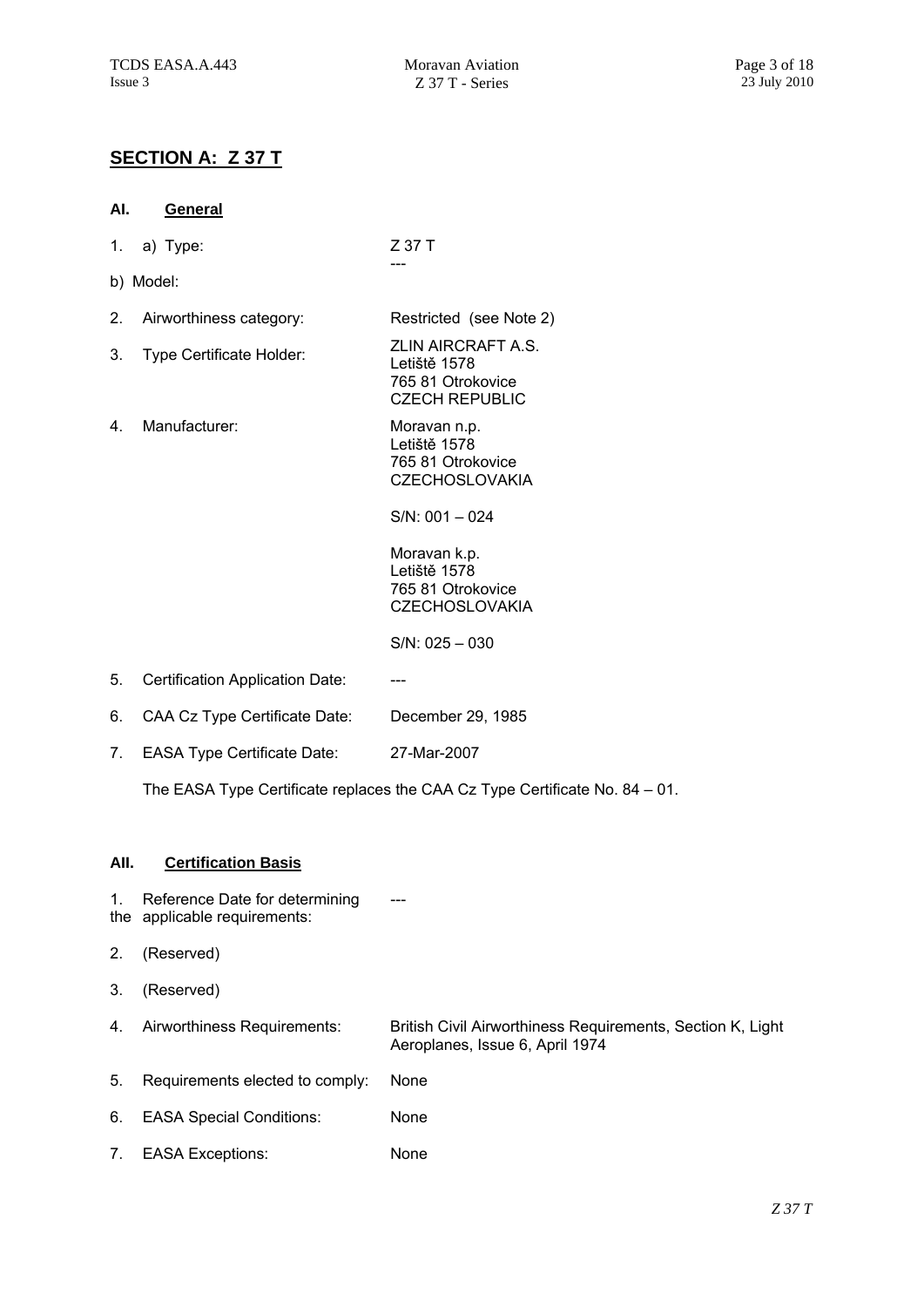8. EASA Equivalent Safety Findings: J2-1, 9.6 – An equivalent safety is provided by installing the volt-amperemeter.

> J3-3, 6.1 – It is admitted with regard to the electrical system simplicity. The acceptable safety is secured by the master switch.

K2-8, 6.2.1 – Control forces do not reverse. Angle of sideslip for which rate of control forces increases unsteadily is not appropriate to considered aircraft operation and will not be reached during flight usually.

K2-10, 4.1 – negative static lateral stability does not cause lack of manoeuvrability, negative static lateral stability does not occur in operation.

K2-10, 4.2 – rudder control force does not reverse at sideslips at all events.

K2-10, 5.1 – Undamped not diverging oscillation does not cause an excessive structure stress or unreasonable fatigue of the crew and does not require abnormal pilot's skills or effort in the course of aircraft control.

The max. rate of descent with engine idling is limited to 220 km/h IAS

 $K2-10$ ,  $6 - It$  is admitted with regard to the fact that it is a transient effect only, which will disappear immediately after engine power or speed change. The CAUTION is provided in the Flight Manual.

K3-2, 2.10.1 – It is admitted with regard to the fact that the strength of hinges is not adversely affected.

 $K4-8$ , 2.1.14 b) (iii) – The aircraft is equipped with fixed landing gear and no confusion between wing flaps and landing gear control knobs is possible.

K5-2, 4.2.2 a) b) – The tank has been tested at 1.3 times the maximum amplitude and frequency of vibration, measured during different flight phases on the spar at the point of fuel tank supporting structure. It is admitted with regard to operation experiences with analogical fuel tanks on another aircraft.

K5-8 – The fire protection equipment is installed in the fire zone and its efficiency was proved by the analysis.

K6-1, 2.10.2 – The aerodynamic correction in dependence on the speed is in any case in safe margin.

K6-1, 2.11.3 – The position error of the Pitot-static system is in safe margin and the static system error does not exceed approved altitude limits. It is admitted with regard to experiences from operation of analogical aircraft types.

9. EASA Environmental Standards: ICAO Annex 16, Volume I, Chapter 10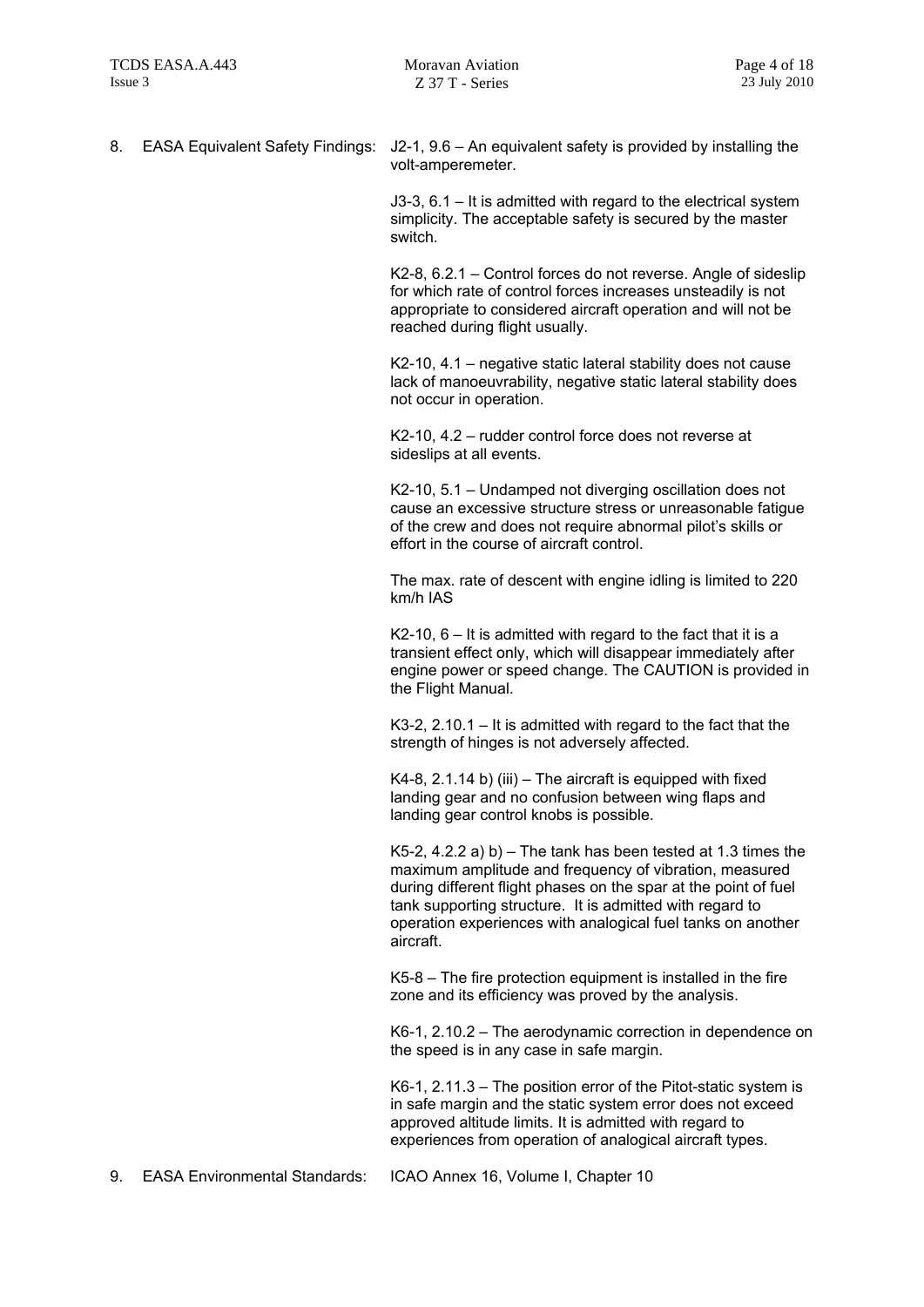*Z 37 T* 

| AIII. | <b>Technical Characteristics and Operational Limitations</b> |                                                                                                                                                                                                                   |  |  |  |
|-------|--------------------------------------------------------------|-------------------------------------------------------------------------------------------------------------------------------------------------------------------------------------------------------------------|--|--|--|
| 1.    | Type Design Definition:                                      | The specification list of aircraft AGRO TURBO Z 37T,<br>No. S-T 37.0.0000-0000                                                                                                                                    |  |  |  |
| 2.    | Description:                                                 | The Z 37 T aircraft is a single-seat, single-engine, turbo-<br>propeller, low-wing monoplane of a mixed construction. It is<br>provided with agricultural equipment and towing gear for<br>gliders towing.        |  |  |  |
| 3.    | Equipment:                                                   | Approved equipment list is stated in Flight Manual Z-37 T,<br>Doc. No. DO-Z 37T-1011.1, Chapter 6                                                                                                                 |  |  |  |
| 4.    | Dimensions:                                                  | Wing Span:<br>13.630 m<br>Length:<br>10.460 m<br>Height:<br>3.505 m<br>26.690 $m2$<br>Wing Area:                                                                                                                  |  |  |  |
| 5.    | Engine:                                                      |                                                                                                                                                                                                                   |  |  |  |
|       | 5.1 Model:                                                   | Walter M 601 $Z(8)$                                                                                                                                                                                               |  |  |  |
|       | 5.2 Type Certificate:                                        | EASA approved (CAA Cz TC No. 75 – 03) (see Note 3)                                                                                                                                                                |  |  |  |
|       | 5.3 Limitations:                                             | Max. Take-off Power (max. 5 min.):<br><b>Maximum Power</b><br>360 kW<br>99 %<br>Maximum generator speed<br>Maximum propeller speed<br>1800<br>1/min<br>Maximum ITT (inter-turbine temperature)<br>$710^{\circ}$ C |  |  |  |
|       |                                                              | Maximum Continuous Power:<br>Maximum Power rating<br>245 kW<br>94 %<br>Maximum generator speed<br>Maximum propeller speed<br>1800<br>1/min<br>$650^{\circ}$ C<br>Maximum ITT                                      |  |  |  |
|       |                                                              | Work Power rating:<br>Maximum work Power rating<br>180 kW<br>Maximum generator speed<br>$75 - 95%$<br>Maximum propeller speed<br>1800                                                                             |  |  |  |
|       |                                                              | 1/min<br>690°C<br>Maximum ITT                                                                                                                                                                                     |  |  |  |
| 6.    | Load factors:                                                | $+3.7 g;$<br>Normal category<br>1.48 <sub>g</sub><br>Aerial work category<br>$+3.2$ g;<br>$-1.28$ g                                                                                                               |  |  |  |
| 7.    | Propeller:                                                   |                                                                                                                                                                                                                   |  |  |  |
|       | 7.1 Model:                                                   | AVIA V 508 Z (7)                                                                                                                                                                                                  |  |  |  |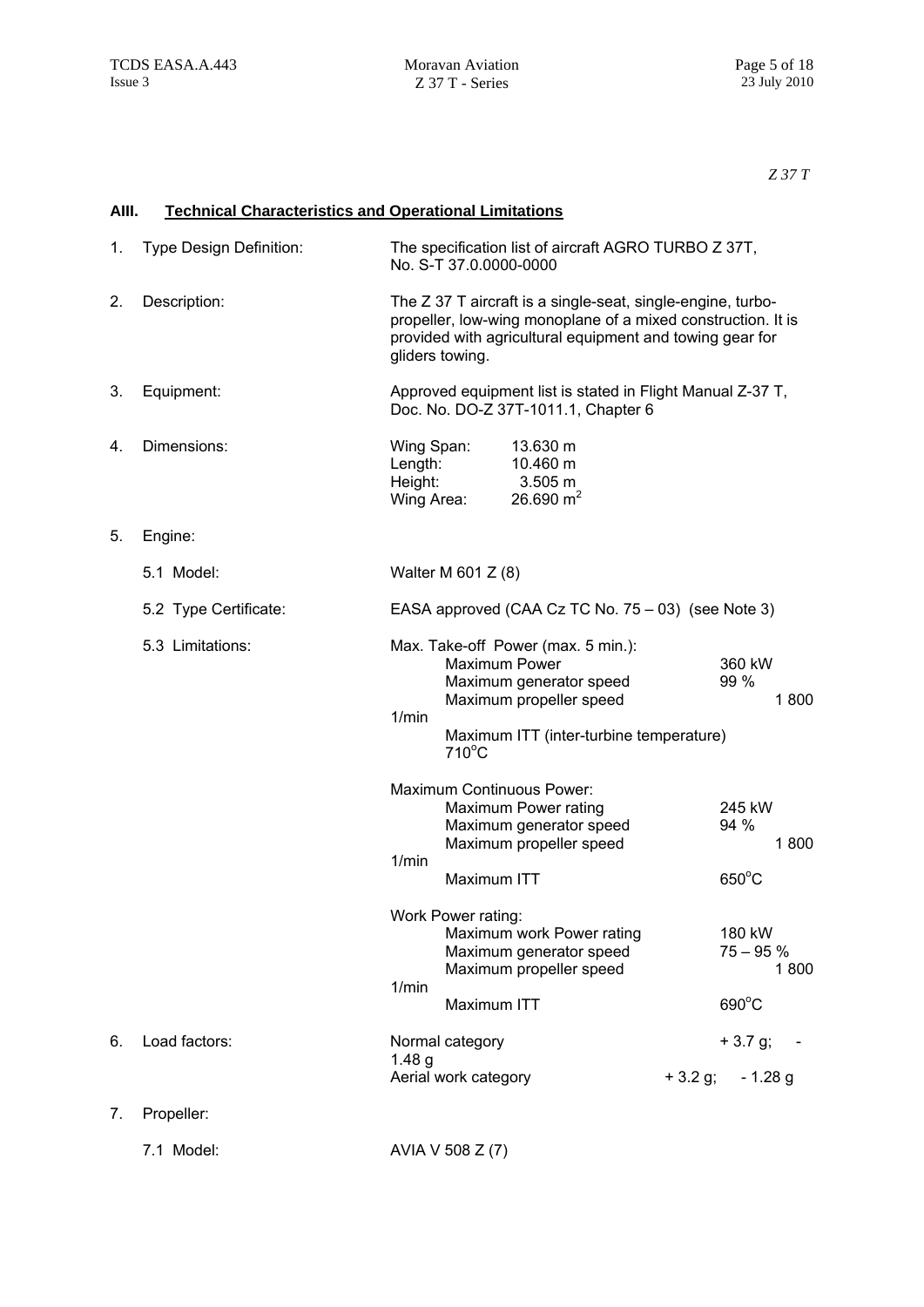|    | 7.2 Type Certificate:        | EASA approved (CAA Cz TC No. 75 – 02) (see Note 4)                                                                                                                                                                                                                                 |  |                                                                |              |              |  |
|----|------------------------------|------------------------------------------------------------------------------------------------------------------------------------------------------------------------------------------------------------------------------------------------------------------------------------|--|----------------------------------------------------------------|--------------|--------------|--|
|    | 7.3 Number of blades:        | 3                                                                                                                                                                                                                                                                                  |  |                                                                |              |              |  |
|    | 7.4 Diameter:                | 2 500 mm                                                                                                                                                                                                                                                                           |  |                                                                |              |              |  |
|    | 7.5 Sense of Rotation:       | Clockwise in flight direction                                                                                                                                                                                                                                                      |  |                                                                |              |              |  |
| 8. | Fluids:                      |                                                                                                                                                                                                                                                                                    |  |                                                                |              |              |  |
|    | 8.1 Fuel:                    | PL-6 according to PND 25-005-76<br>T-1 according to ST SEV 5024-85 or GOST 10227-86<br>TS-1 according to ST SEV 5024-85 or GOST 10227-86 or<br>ČSN 656 520<br>JET A-1 according to ASTMD 1655-89 or DERD 2494<br>RT according to ST SEV 5024-85 or GOST 10227-86 or<br>ČSN 656 520 |  |                                                                |              |              |  |
|    | 8.2 Oil:                     | Synthetic B3V<br>AERO SHELL TURBINE OIL 500<br>AERO SHELL TURBINE OIL 550                                                                                                                                                                                                          |  |                                                                |              |              |  |
|    | 8.3 Coolant:                 | None                                                                                                                                                                                                                                                                               |  |                                                                |              |              |  |
| 9. | Fluid capacities:            |                                                                                                                                                                                                                                                                                    |  |                                                                |              |              |  |
|    | 9.1 Fuel:                    | Total:<br>tanks)                                                                                                                                                                                                                                                                   |  | 350 litres (2 x 175 litres in main                             |              |              |  |
|    |                              | Usable:<br>operation                                                                                                                                                                                                                                                               |  | 340 litres                                                     |              | for normal   |  |
|    |                              | <b>Auxilliary Fuel:</b>                                                                                                                                                                                                                                                            |  | 4 x 125 litres in auxiliary tanks<br>(for fuel transport only) |              |              |  |
|    |                              | Critical (signalled) fuel<br>quantity in tank:                                                                                                                                                                                                                                     |  | 25 litres (+10, -4)<br>(for normal and aerial work             |              |              |  |
|    |                              | operation)                                                                                                                                                                                                                                                                         |  |                                                                |              |              |  |
|    | 9.2 Oil:                     | Minimum 5.5 litres - Maximum 11 litres                                                                                                                                                                                                                                             |  |                                                                |              |              |  |
|    | 9.3 Coolant system capacity: | None                                                                                                                                                                                                                                                                               |  |                                                                |              |              |  |
|    | 10. Air Speeds:              | Never Exceed Speed Limit                                                                                                                                                                                                                                                           |  | $V_{NE}$                                                       | 285 km/h IAS |              |  |
|    |                              | Normal Operating Speed Limit V <sub>NO</sub>                                                                                                                                                                                                                                       |  |                                                                | 252 km/h IAS |              |  |
|    |                              | Design Manoeuvring Speed Limit                                                                                                                                                                                                                                                     |  |                                                                | $V_A$        | 187 km/h IAS |  |
|    |                              | Maximum Flaps Extended Speed<br>Limit                                                                                                                                                                                                                                              |  | <b>V<sub>FE</sub></b>                                          | 162 km/h IAS |              |  |
|    |                              | Maximum Speed for agricultural<br>operations                                                                                                                                                                                                                                       |  |                                                                | 190 km/h IAS |              |  |
|    |                              | Maximum Speed with agricultural<br>equipment                                                                                                                                                                                                                                       |  |                                                                | 230 km/h IAS |              |  |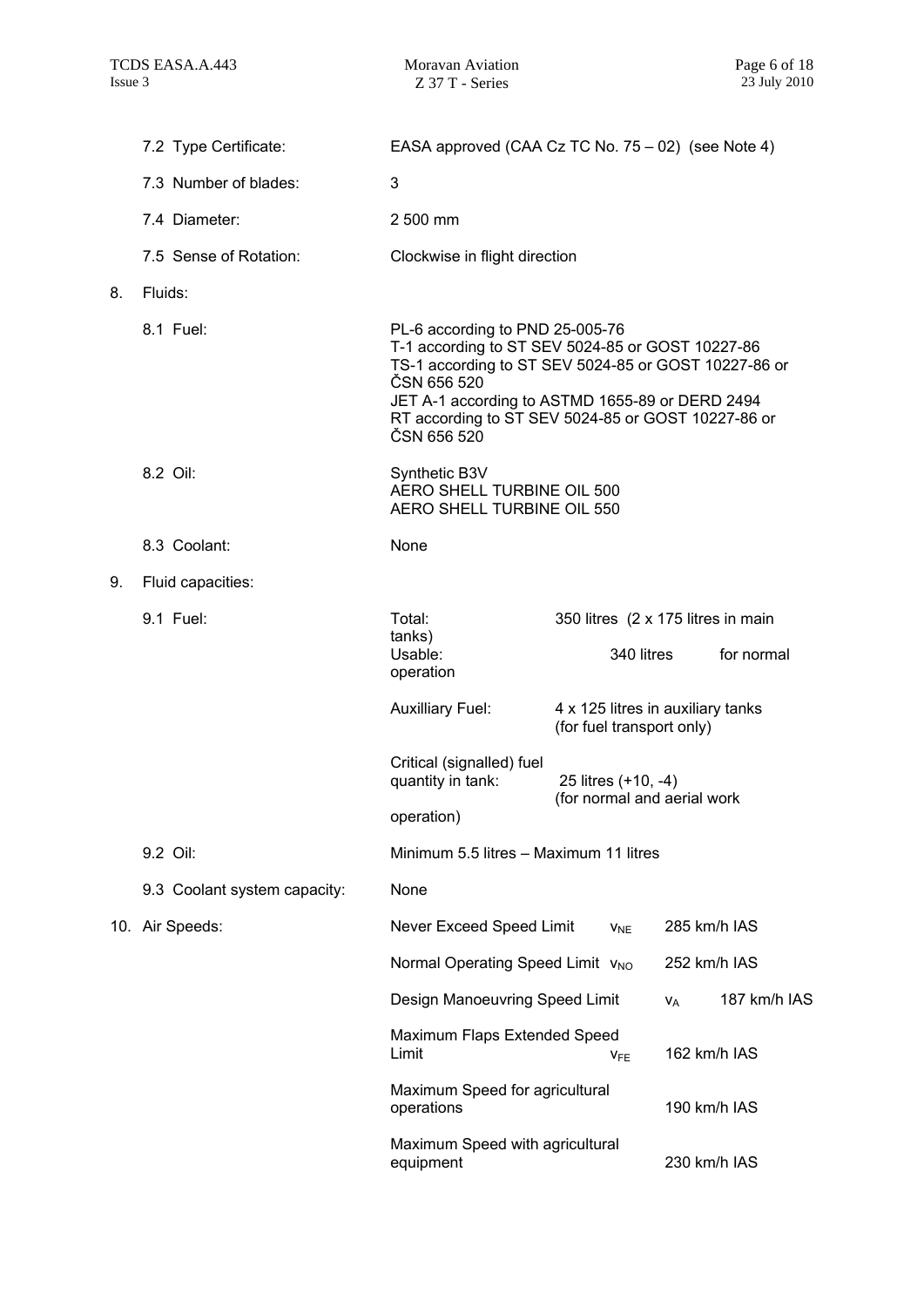| 11. Maximum Operating Altitude:            | 5 500 m                                                                                                                                                                      |                                              |                                                                                      |                |
|--------------------------------------------|------------------------------------------------------------------------------------------------------------------------------------------------------------------------------|----------------------------------------------|--------------------------------------------------------------------------------------|----------------|
|                                            | 12. All-weather Operations Capability: The aircraft is approved for VFR Day flights                                                                                          |                                              |                                                                                      |                |
| 13. Maximum Weights:                       | Aerial works                                                                                                                                                                 | Maximum Take-off weight:<br>Normal operation |                                                                                      |                |
|                                            | Maximum landing weight:                                                                                                                                                      |                                              | 2 400 kg                                                                             | $Z$ 37 $T$     |
|                                            | Maximum chemicals weight:                                                                                                                                                    |                                              | 900 kg                                                                               |                |
|                                            | Maximum baggage weight<br>(Normal operation only):                                                                                                                           |                                              |                                                                                      | 50 kg          |
| 14. Centre of Gravity Range:               | 19 % - 33 % MAC<br>M.A.C. is 2 058 mm; 0 % M.A.C. is 682 mm aft reference<br>datum                                                                                           |                                              |                                                                                      |                |
| 15. Datum:                                 | Determined by system plane of first fuselage bulkhead, from<br>it are measured, for purpose of assignation of Gravity Centre,<br>all horizontal length. (lateral dimensions) |                                              |                                                                                      |                |
| 16. Control surface deflections:           | Elevator deflection                                                                                                                                                          | up<br>down                                   | $28^{\circ}$ + $2^{\circ}$ - $0^{\circ}$<br>$20^{\circ}$ + $2^{\circ}$ - $0^{\circ}$ |                |
|                                            | Rudder deflection                                                                                                                                                            | left and right                               | $26^{\circ}$ + $2^{\circ}$ - 1°                                                      |                |
|                                            | Ailerons deflection                                                                                                                                                          | up<br>down                                   | $26^\circ \pm 1^\circ$<br>$18°30' \pm 1°$                                            |                |
|                                            | Wing flaps, inner<br>$1^{\circ}$                                                                                                                                             | retracted                                    |                                                                                      | $8°30' + 0° -$ |
|                                            |                                                                                                                                                                              | take-off<br>landing                          | $18°30' + 0° - 1°$<br>$43^{\circ}30' + 0^{\circ} - 2^{\circ}$                        |                |
|                                            | Wing flaps, outer                                                                                                                                                            | retracted<br>take-off<br>landing             | $5^{\circ}$<br>$15^{\circ}$<br>$40^{\circ}$                                          |                |
| 17. Levelling Means:                       | Levelling points on left and right side of airplane fuselage to<br>be levelled. Measurement plane to be min. 1 050 mm below.                                                 |                                              |                                                                                      |                |
| 18. Minimum Flight Crew:                   | 1 (Pilot)                                                                                                                                                                    |                                              |                                                                                      |                |
| 19. Maximum Passenger Seating<br>Capacity: | 2 including crew (for Normal category only)                                                                                                                                  |                                              |                                                                                      |                |
| 20. (Reserved)                             |                                                                                                                                                                              |                                              |                                                                                      |                |
| 21. Baggage/Cargo Compartments:            | Max. 50 kg in baggage compartment in the cabin of the<br>mechanic, in Normal category only.                                                                                  |                                              |                                                                                      |                |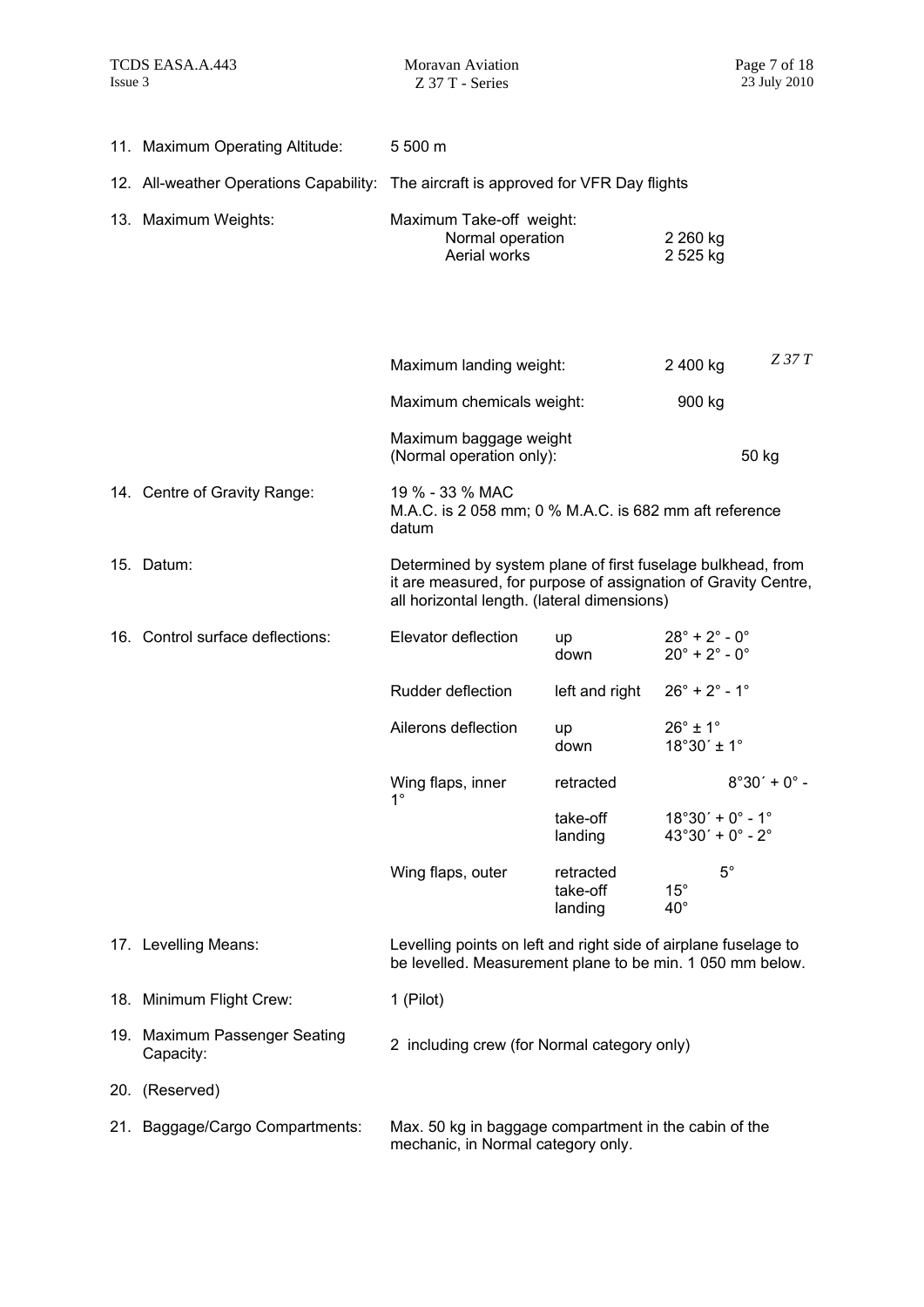| 22. Wheels and Tyres: | Wheel of main landing gear K 40-1100.00 with tyre BARUM<br>or MITAS 556 x 153 $-$ 10; |
|-----------------------|---------------------------------------------------------------------------------------|
|                       |                                                                                       |

Wheel of rear landing gear K 41-1100.00 with tyre BARUM or MITAS 290 x 110 – 4.

#### **AIV. Operating and Service Instructions**

| 1. | Flight Manual:<br>- In Czech language                              | Letová příručka Z 37 T, date of issue 1985<br>$Z$ 37 $T$<br>Doc. No. DO-Z37T-1011.1<br>- from 1 <sup>st</sup> Srs.(up to S/N 0024 incl.)<br>Letová příručka Z 37 T, date of issue 1986<br>- from 3 <sup>rd</sup> Srs. (from S/N 0025 incl.) |
|----|--------------------------------------------------------------------|---------------------------------------------------------------------------------------------------------------------------------------------------------------------------------------------------------------------------------------------|
| 2. | Technical Manual:<br>- In Czech language                           | Technický popis Z 37 T, date of issue 1986<br>Doc. No. DO-Z37T-1021.1<br>- from $1st$ Srs. (up to S/N 0024 incl.)<br>Technický popis Z 37 T, date of issue 1986<br>- from $3^{rd}$ Srs. (from S/N 0025 incl.)                               |
| 3. | Repair Manual:<br>- In Czech language                              | Posezónní prohlídka letounů Z 37 T, Z 137T, date of issue<br>1990                                                                                                                                                                           |
| 4. | Manual for Operation:<br>- In Czech language                       | Návod pro obsluhu a údržbu nakládacího násypníkuk letounu<br>Z 37 T, date of issue 1986<br>Doc. No. DO-Z37T-1031.1<br>Příručka pro obsluhu a údržbu letounu Z 37 T, date of issue<br>1988<br>- from $3^{rd}$ Srs. (from S/N 0025 incl.)     |
|    | - In English language                                              | Handbook for the Z 37 T and Z 137 T Aircraft with filling<br>chemicals, date of issue 1991                                                                                                                                                  |
| 5. | Spare Parts Catalogue:<br>- In Czech language                      | Katalog náhradních dílů letounu Z 37 T, date of issue 1987<br>- from $\check{1}$ <sup>st</sup> Srs.<br>Katalog náhradních dílů zemědělského zařízení letounu Z 37<br>T, date of issue 1988                                                  |
| 6. | Table of Dimensions, Limits and Clearances:<br>- In Czech language | Album rozměrů a vůlí Z 37 T, date of issue 1988                                                                                                                                                                                             |
| 7. | Instruments and aggregates:                                        | $Z$ 37 $T$                                                                                                                                                                                                                                  |

- In Czech language Přístroje a agregáty Z 37 T, date of issue 1988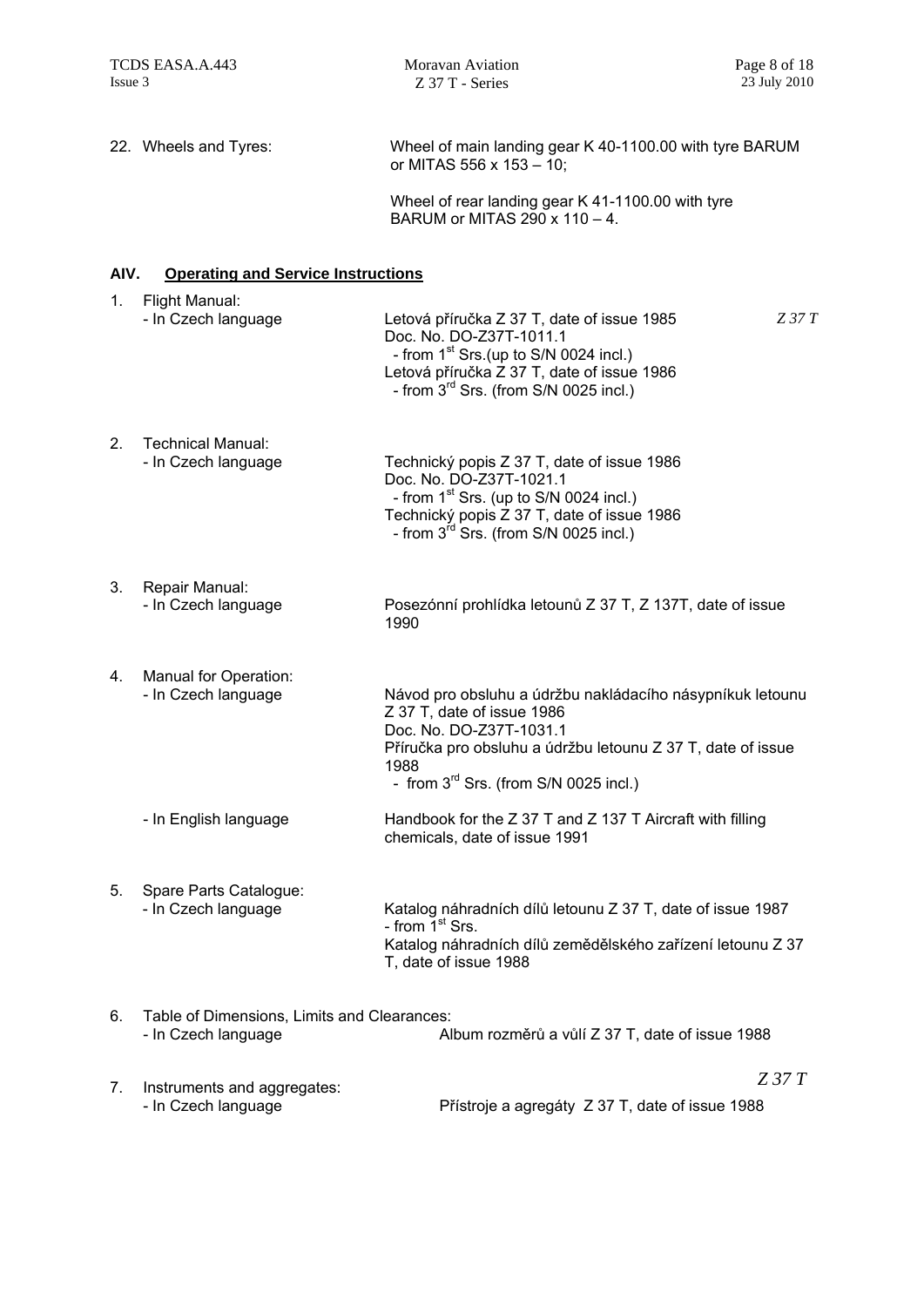#### **AV. Notes**

- Note 1: The following Z 37 T aircraft have been converted by the manufacturer to the model:
	- Z 137 T S/N: 025, 026, 027, 028
- Note 2: No general restrictions applicable. Any restrictions necessary for a single airplane to be listed in the Certificate of Airworthiness of the affected airplane
- Note 3: The EASA type certification standard includes that of CAA Cz TC No. 75-03 based on individual EU member state acceptance or certification of this standard prior to 28 September 2003. Other standards confirming to TC/TCDS standards certificated by individual EU member state prior to 28 September 2003 are also acceptable.
- Note 4: The EASA type certification standard includes that of CAA Cz TC No. 75-02 based on individual EU member state acceptance or certification of this standard prior to 28 September 2003. Other standards confirming to TC/TCDS standards certificated by individual EU member state prior to 28 September 2003 are also acceptable.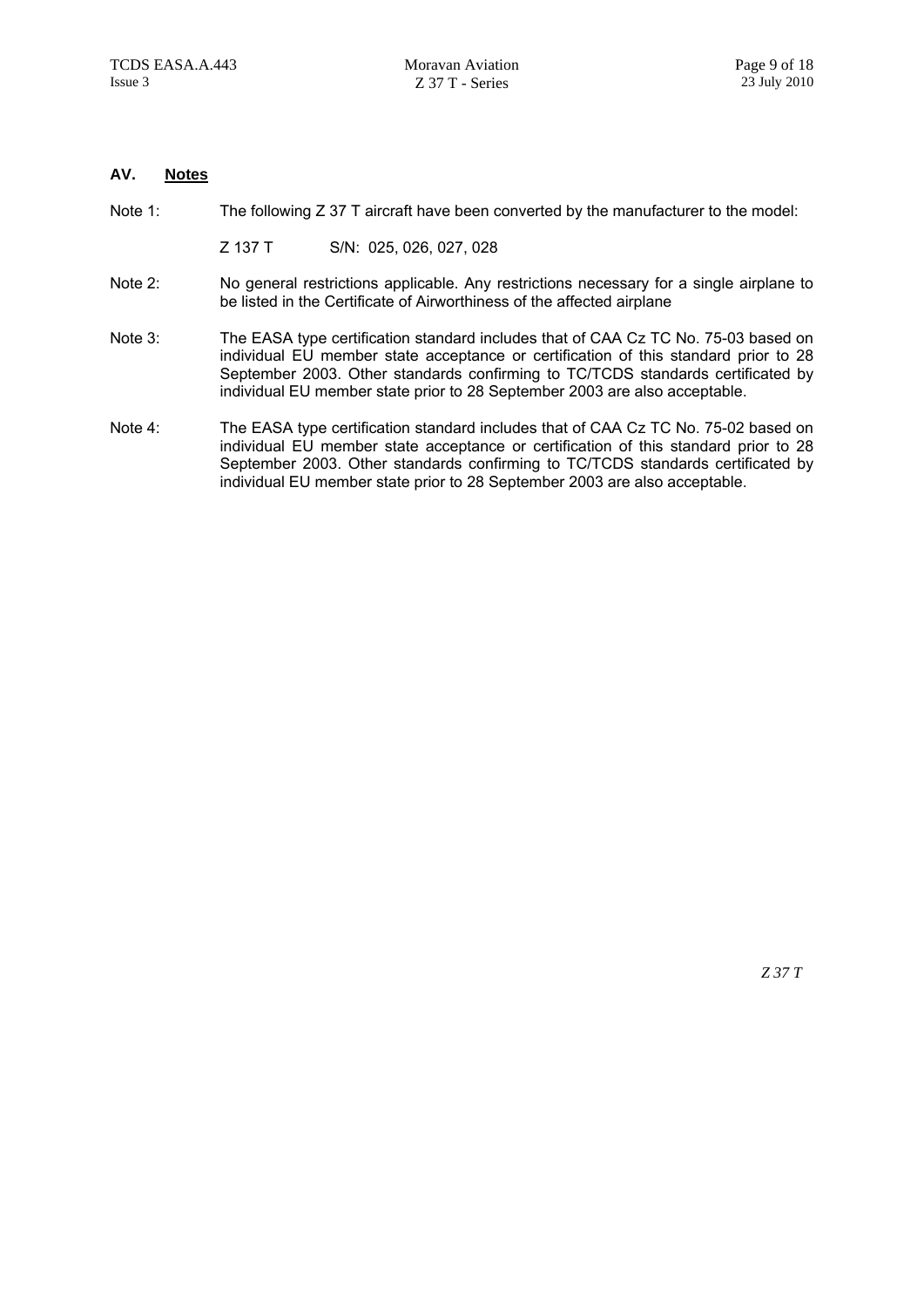Z 37 T

### **SECTION B: Z 137 T**

| BI. | General  |  |
|-----|----------|--|
| 1.  | a) Type: |  |

|    | b) Model:                       | Z 137 T                                                                                  |
|----|---------------------------------|------------------------------------------------------------------------------------------|
| 2. | Airworthiness category:         | Restricted (see Note 1)                                                                  |
| 3. | Type Certificate Holder:        | ZLIN AIRCRAFT A.S.<br>Letiště 1578                                                       |
|    |                                 | 765 81 Otrokovice<br><b>CZECH REPUBLIC</b>                                               |
| 4. | Manufacturer:                   | Moravan k.p.<br>Letiště 1578<br>765 81 Otrokovice<br><b>CZECHOSLOVAKIA</b>               |
|    |                                 | S/N: 031                                                                                 |
|    |                                 | Moravan a.s.<br>Letiště 1578<br>765 81 Otrokovice<br><b>CZECHOSLOVAKIA</b>               |
|    |                                 | $S/N: 032 - 051$                                                                         |
|    |                                 | MORAVAN - AEROPLANES, a.s.<br>Letiště 1578<br>765 81 Otrokovice<br><b>CZECH REPUBLIC</b> |
|    |                                 | S/N: 052, 053                                                                            |
| 5. | Certification Application Date: | ---                                                                                      |

- 6. CAA Cz Type Certificate Date: June 15, 1988
- 7. EASA Type Certificate Date: 27-Mar-2007 (reissue, EASA)

The EASA Type Certificate replaces the CAA Cz Type Certificate No. 84 – 01.

#### **BII. Certification Basis**

- 1. Reference Date for determining the applicable requirements: ---
- 2. (Reserved)
- 3. (Reserved)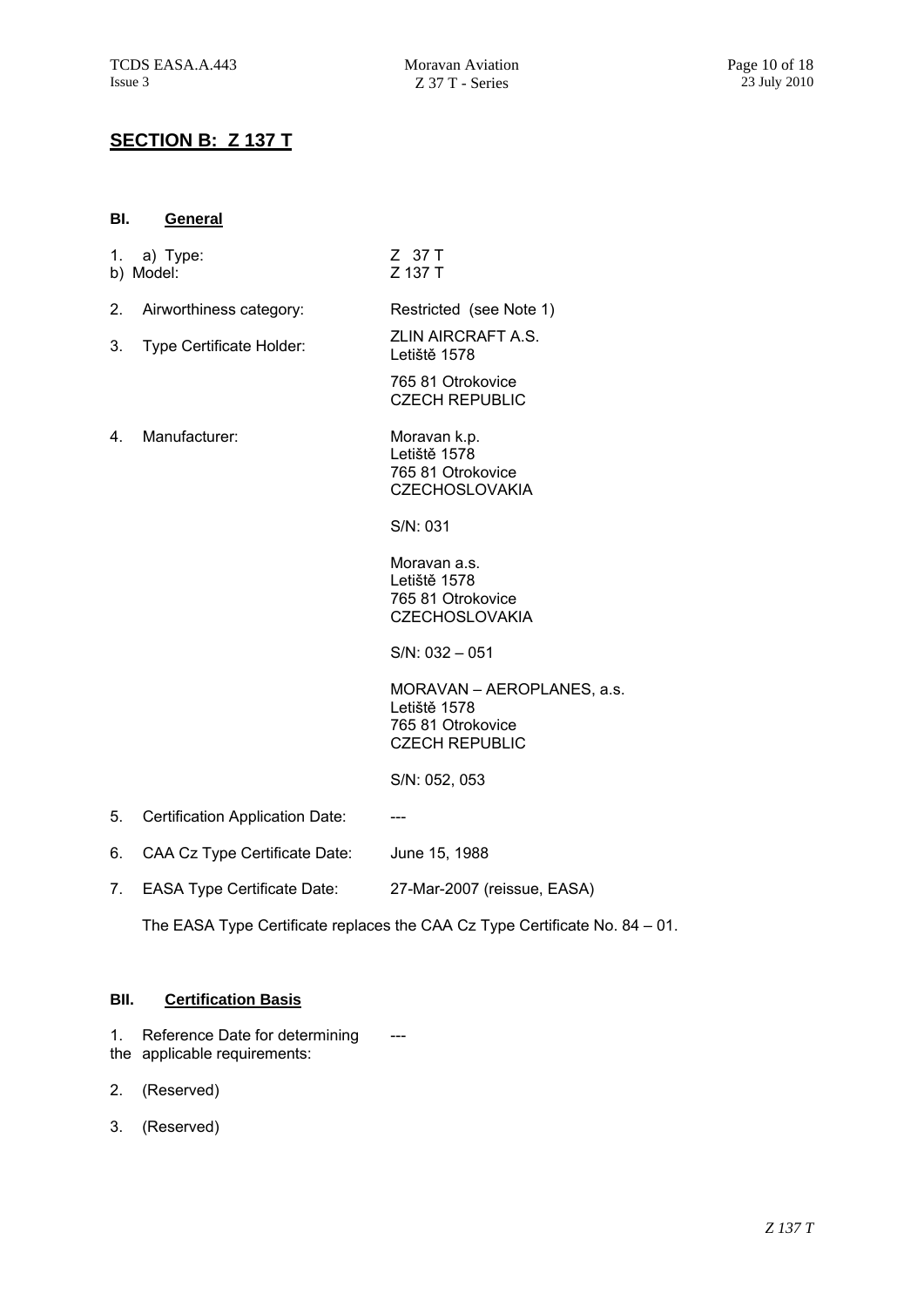| 4. | Airworthiness Requirements:             | British Civil Airworthiness Requirements, Section K, Light<br>Aeroplanes, Issue 6, April 1974                                                                                                                                                                                                                                      |  |
|----|-----------------------------------------|------------------------------------------------------------------------------------------------------------------------------------------------------------------------------------------------------------------------------------------------------------------------------------------------------------------------------------|--|
| 5. | Requirements elected to comply:         | None                                                                                                                                                                                                                                                                                                                               |  |
| 6. | <b>EASA Special Conditions:</b>         | None                                                                                                                                                                                                                                                                                                                               |  |
| 7. | <b>EASA Exceptions:</b>                 | None                                                                                                                                                                                                                                                                                                                               |  |
| 8. | <b>EASA Equivalent Safety Findings:</b> | $J2-1$ , 9.6 – An equivalent safety is provided by installing the<br>volt-amperemeter.                                                                                                                                                                                                                                             |  |
|    |                                         | J3-3, 6.1 – It is admitted with regard to the electrical system<br>simplicity. The acceptable safety is secured by the master<br>switch.                                                                                                                                                                                           |  |
|    |                                         | K2-8, 6.2.1 – Control forces do not reverse. Angle of sideslip<br>for which rate of control forces increases unsteadily is not<br>appropriate to considered aircraft operation and will not be<br>reached during flight usually.                                                                                                   |  |
|    |                                         | K2-10, 4.1 – negative static lateral stability does not cause<br>lack of manoeuvrability, negative static lateral stability does<br>not occur in operation.                                                                                                                                                                        |  |
|    |                                         | K2-10, 4.2 - rudder control force does not reverse at<br>sideslips at all events.                                                                                                                                                                                                                                                  |  |
|    |                                         | K2-10, 5.1 - Undamped not diverging oscillation does not<br>cause an excessive structure stress or unreasonable fatigue<br>of the crew and does not require abnormal pilot's skills or<br>effort in the course of aircraft control.                                                                                                |  |
|    |                                         | The max. rate of descent with engine idling is limited to 220<br>km/h IAS                                                                                                                                                                                                                                                          |  |
|    |                                         | $K2-10$ , 6 – It is admitted with regard to the fact that it is a<br>transient effect only, which will disappear immediately after<br>engine power or speed change. The CAUTION is provided in<br>the Flight Manual.                                                                                                               |  |
|    |                                         | K3-2, 2.10.1 $-$ It is admitted with regard to the fact that the<br>strength of hinges is not adversely affected.                                                                                                                                                                                                                  |  |
|    |                                         | $K4-8$ , 2.1.14 b) (iii) – The aircraft is equipped with fixed<br>landing gear and no confusion between wing flaps and<br>landing gear control knobs is possible.                                                                                                                                                                  |  |
|    |                                         | K5-2, 4.2.2 a) b) – The tank has been tested at 1.3 times the<br>maximum amplitude and frequency of vibration, measured<br>during different flight phases on the spar at the point of fuel<br>tank supporting structure. It is admitted with regard to<br>operation experiences with analogical fuel tanks on another<br>aircraft. |  |
|    |                                         | K5-8 – The fire protection equipment is installed in the fire                                                                                                                                                                                                                                                                      |  |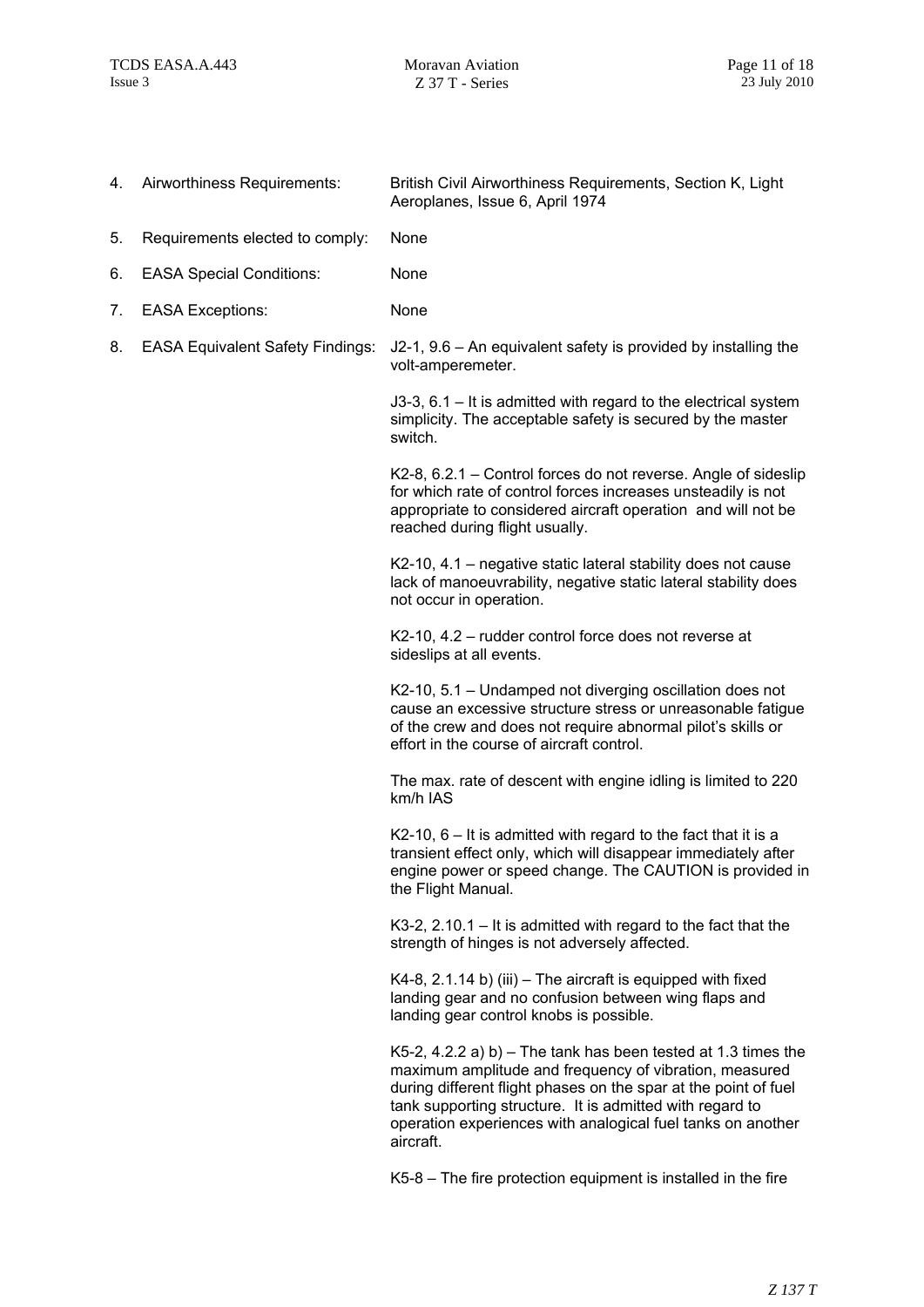zone and its efficiency was proved by the analysis.

K6-1, 2.10.2 – The aerodynamic correction in dependence on the speed is in any case in safe margin.

K6-1, 2.11.3 – The position error of the Pitot-static system is in safe margin and the static system error does not exceed approved altitude limits. It is admitted with regard to experiences from operation of analogical aircraft types.

9. EASA Environmental Standards: ICAO Annex 16, Volume I, Chapter 10

#### **BIII. Technical Characteristics and Operational Limitations**

| 1.                        | <b>Type Design Definition:</b> | The specification list of aircraft AGRO TURBO Z 137T,<br>No. S-T 37.3.0000-0000                                                                                                                             |                                                                            |                                                                                 |                              |
|---------------------------|--------------------------------|-------------------------------------------------------------------------------------------------------------------------------------------------------------------------------------------------------------|----------------------------------------------------------------------------|---------------------------------------------------------------------------------|------------------------------|
| 2.                        | Description:                   | The Z 137 T aircraft is a single-seat, single-engine, turbo-<br>propeller, low-wing monoplane of a mixed construction. It is<br>provided with agricultural equipment and towing gear for<br>gliders towing. |                                                                            |                                                                                 |                              |
| 3.                        | Equipment:                     | Approved equipment list is stated in Flight Manual Z 137 T,<br>Doc. No. DO-Z 137 T-1011.2, Chapter 6                                                                                                        |                                                                            |                                                                                 |                              |
| 4.                        | Dimensions:                    | Wing Span:<br>13.630 m<br>Length:<br>10.460 m<br>Height:<br>3.505 m<br>26.690 $m2$<br>Wing Area:                                                                                                            |                                                                            |                                                                                 |                              |
| 5.                        | Engine:                        |                                                                                                                                                                                                             |                                                                            |                                                                                 |                              |
|                           | 5.1 Model:                     | Walter M 601 Z (8)                                                                                                                                                                                          |                                                                            |                                                                                 |                              |
|                           | 5.2 Type Certificate:          | EASA approved (CAA Cz TC No. 75 – 03) (see Note 2)                                                                                                                                                          |                                                                            |                                                                                 |                              |
|                           | 5.3 Limitations:               | Maximum Take-off Power (max. 5 min.):<br>Maximum Power<br>Maximum generator speed<br>Maximum propeller speed<br>1/min<br>Maximum ITT (inter-turbine temperature)<br>$710^{\circ}$ C                         |                                                                            | 382 kW<br>99 %<br>1 900                                                         |                              |
| Maximum Continuous Power: |                                |                                                                                                                                                                                                             | Maximum Power rating<br>Maximum generator speed<br>Maximum propeller speed | 245 kW<br>94 %<br>1800                                                          |                              |
| 1/min                     |                                | Maximum ITT                                                                                                                                                                                                 |                                                                            | $650^{\circ}$ C                                                                 |                              |
|                           |                                | 1/min                                                                                                                                                                                                       | Work Power rating:                                                         | Maximum work Power rating<br>Maximum generator speed<br>Maximum propeller speed | 180 kW<br>$75 - 95%$<br>1800 |
|                           |                                |                                                                                                                                                                                                             |                                                                            |                                                                                 |                              |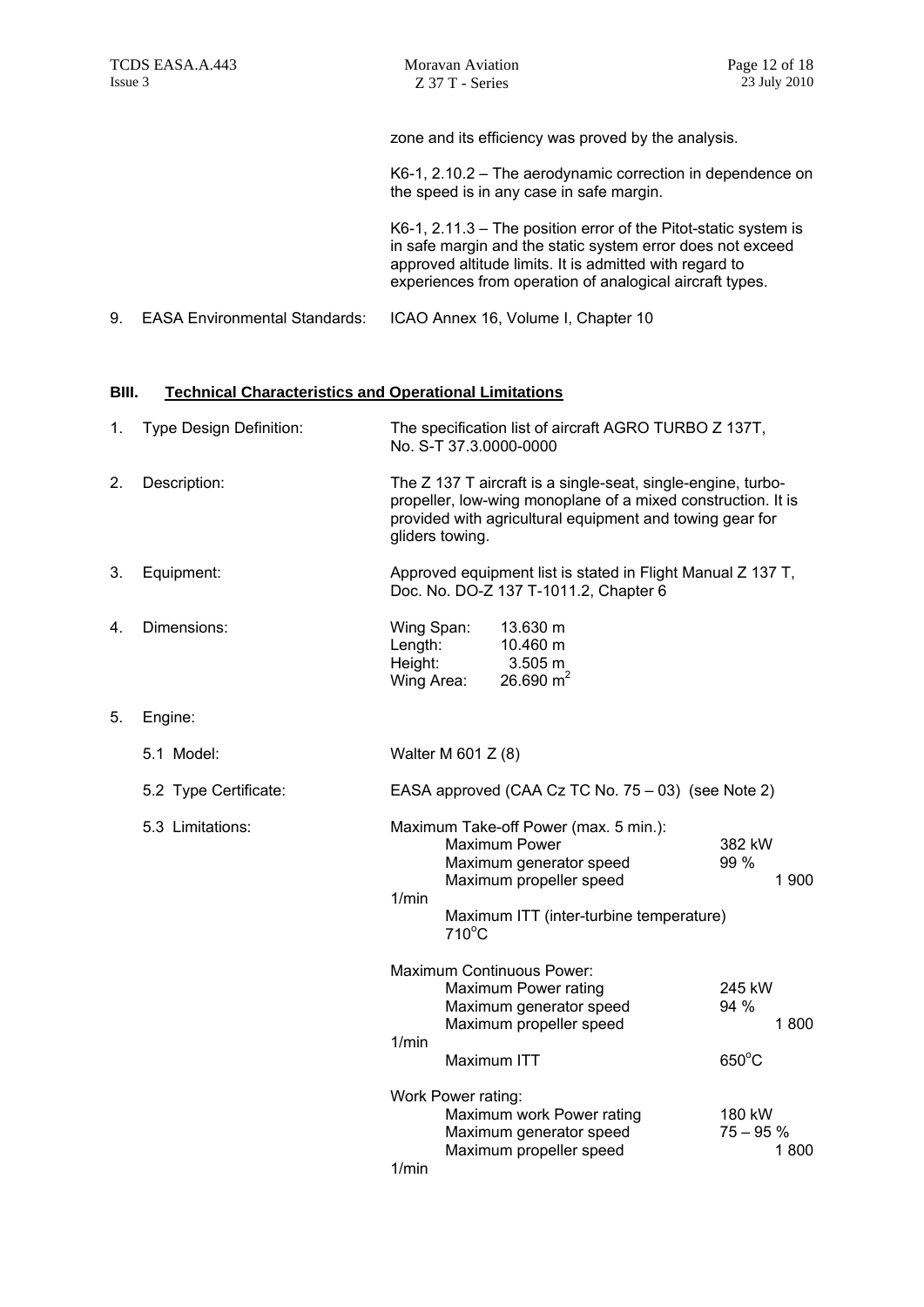690°C

#### Maximum ITT

| 6. Load factors: | Normal operation      | $+3.7$ g; -1.48 g |
|------------------|-----------------------|-------------------|
|                  | Aerial work operation | + 3.2 g; -1.28 g  |

7. Propeller: 7.1 Model: AVIA V 508 Z (7) 7.2 Type Certificate: EASA approved (CAA Cz TC No. 75 – 02) (see Note 3) 7.3 Number of blades: 3 7.4 Diameter: 2 500 mm 7.5 Sense of Rotation: Clockwise in flight direction 8. Fluids: 8.1 Fuel: PL-6 according to PND 25005-76 T-1 according to ST SEV 5024-85 or GOST 10227-86 TS-1 according to ST SEV 5024-85 or GOST 10227-86 or ČSN 656 520 JET A-1 according to ASTMD 1655-89 or DERD 2494 RT according to ST SEV 5024-85 or GOST 10227-86 or ČSN 656 520 8.2 Oil: Synthetic B3V AERO SHELL TURBINE OIL 500 AERO SHELL TURBINE OIL 550 8.3 Coolant: None 9. Fluid capacities: 9.1 Fuel: Total: Total: 350 litres (2 x 175 litres in main tanks) Usable: 340 litres for normal operation Auxilliary Fuel: 4 x 125 litres in auxiliary tanks (for fuel transport only) Critical (signalled) fuel quantity in tank: 25 litres (+10, -4) (for normal and aerial work operation) *Z 137 T* 

9.2 Oil: Minimum 5.5 litres – Maximum 11 litres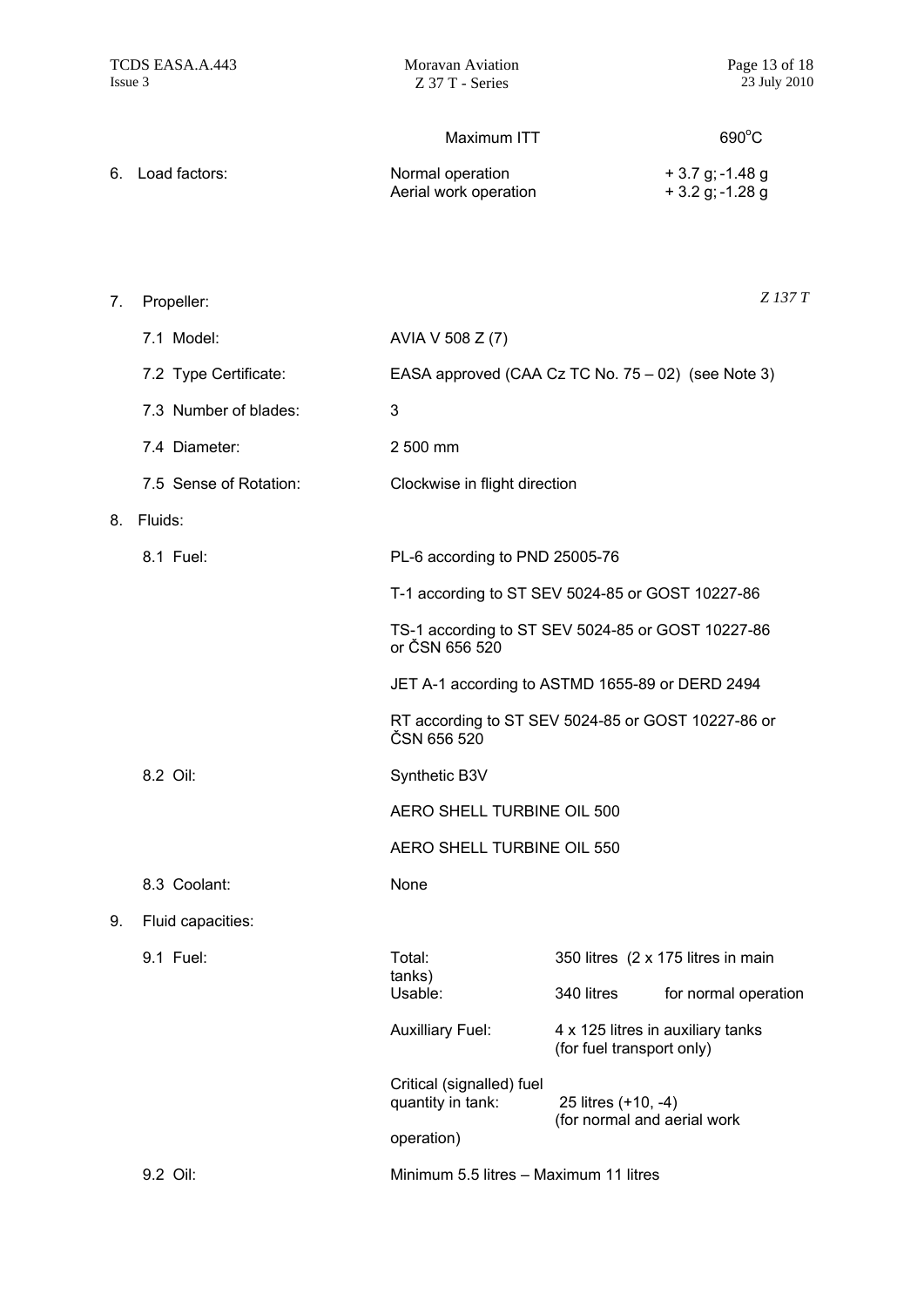9.3 Coolant system capacity: None

| 10. Air Speeds:                            | Never Exceed Speed Limit                                                                                                                                                     | <b>V<sub>NE</sub></b> |                        | 285 km/h IAS                                                                         |
|--------------------------------------------|------------------------------------------------------------------------------------------------------------------------------------------------------------------------------|-----------------------|------------------------|--------------------------------------------------------------------------------------|
|                                            | Normal Operating Speed<br>Limit                                                                                                                                              | <b>V<sub>NO</sub></b> |                        | 252 km/h IAS                                                                         |
|                                            | Design Manoeuvring Speed<br>Limit                                                                                                                                            | $V_A$                 |                        | 187 km/h IAS                                                                         |
|                                            | Maximum Flaps Extended<br><b>Speed Limit</b>                                                                                                                                 | <b>V<sub>FE</sub></b> |                        | 162 km/h IAS                                                                         |
|                                            | Maximum Speed for agricultural<br>operations                                                                                                                                 |                       |                        | 190 km/h IAS                                                                         |
|                                            | Maximum Speed with agricultural<br>equipment                                                                                                                                 |                       |                        | 230 km/h IAS                                                                         |
| 11. Maximum Operating Altitude:            | 5 500 m                                                                                                                                                                      |                       |                        |                                                                                      |
| 12. All-weather Operrations<br>Capability: | The aircraft is approved for VFR Day flights.                                                                                                                                |                       |                        |                                                                                      |
| 13. Maximum Weights:                       | Maximum Take-off weight:<br>Normal operation<br>Aerial works                                                                                                                 |                       | 2 260 kg<br>2 525 kg   |                                                                                      |
|                                            | Maximum landing weight:                                                                                                                                                      |                       | 2 400 kg               |                                                                                      |
|                                            | Maximum chemicals weigh:                                                                                                                                                     |                       | 900 kg                 |                                                                                      |
|                                            | Maximum baggage weight:<br>(for normal operation only)                                                                                                                       |                       |                        | 50 kg                                                                                |
| 14. Centre of Gravity Range:               | $19\% - 33\% M.A.C.$<br>M.A.C. is 2 058 mm; 0 % M.A.C. is 682 mm aft reference<br>datum                                                                                      |                       |                        |                                                                                      |
| 15. Datum:                                 | Determined by system plane of first fuselage bulkhead, from<br>it are measured, for purpose of assignation of Gravity Centre,<br>all horizontal length. (lateral dimensions) |                       |                        |                                                                                      |
| 16. Control surface deflections:           | Elevator                                                                                                                                                                     | up<br>down            |                        | $28^{\circ}$ + $2^{\circ}$ - $0^{\circ}$<br>$20^{\circ}$ + $2^{\circ}$ - $0^{\circ}$ |
|                                            | Rudder                                                                                                                                                                       | left or right         |                        | $26^{\circ}$ + $2^{\circ}$ - 1°                                                      |
|                                            | Ailerons                                                                                                                                                                     | up<br>down            | $26^\circ \pm 1^\circ$ | $18^{\circ}30' \pm 1^{\circ}$                                                        |
|                                            | Wing flaps, inner                                                                                                                                                            | basic                 |                        | $8°30' + 0° - 1°$                                                                    |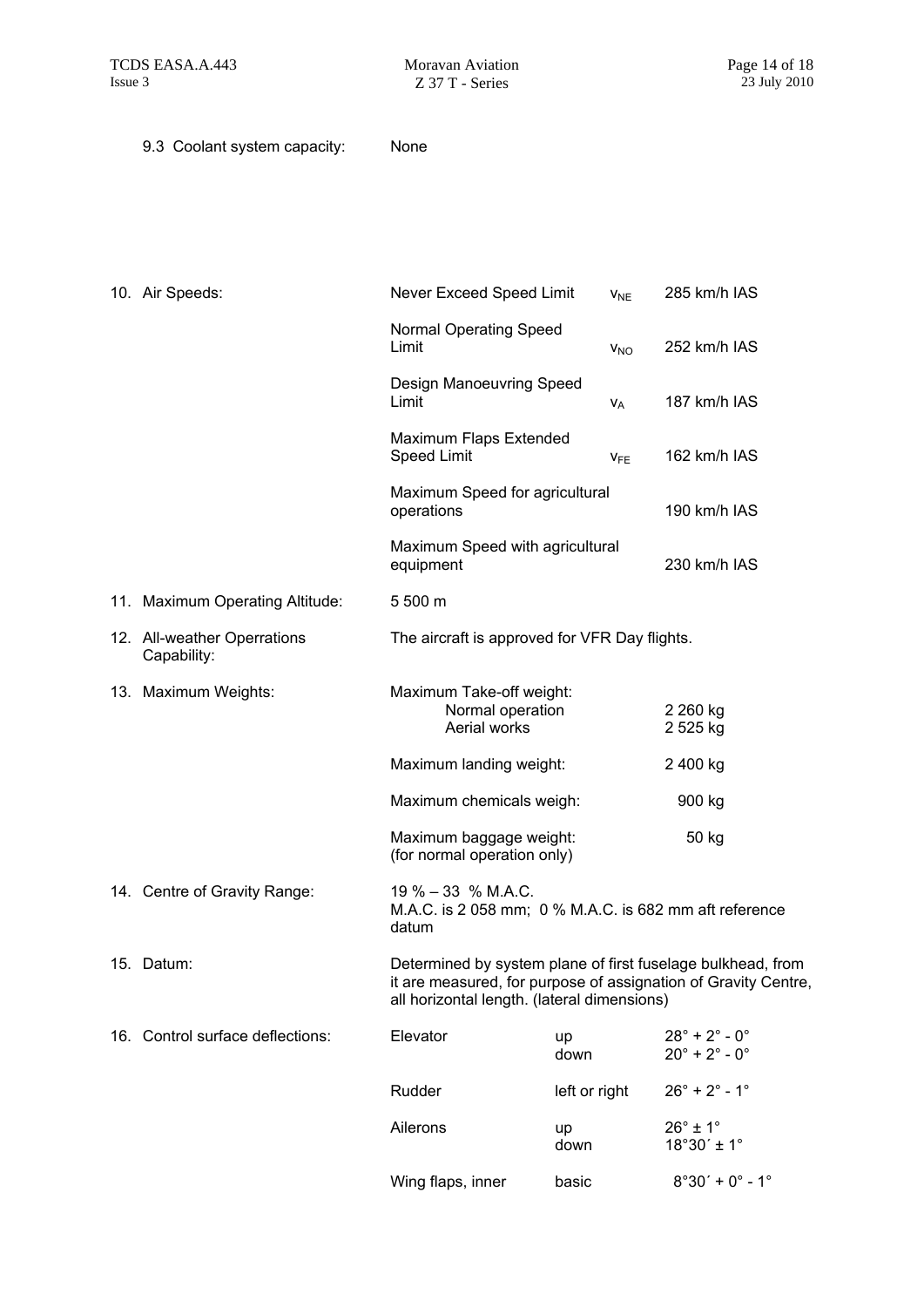*Z*

|                                            |                                                                                                                                | take-off<br>landing          | $18°30' + 0° - 1°$<br>$43^{\circ}30' + 0^{\circ} - 2^{\circ}$ |
|--------------------------------------------|--------------------------------------------------------------------------------------------------------------------------------|------------------------------|---------------------------------------------------------------|
|                                            | Wing flaps, outer                                                                                                              | basic<br>take-off<br>landing | $5^{\circ}$<br>$15^{\circ}$<br>$40^{\circ}$                   |
| 17. Levelling Means:                       | Levelling points on left and right side of airplane fuselage to<br>be levelled. Measurement plane to be min. 1 050 mm below.   |                              |                                                               |
| 18. Minimum Flight Crew:                   | 1 (Pilot)                                                                                                                      |                              |                                                               |
| 19. Maximum Passenger Seating<br>Capacity: | 2 including crew (for Normal category only)                                                                                    |                              |                                                               |
| 20. (Reserved)                             |                                                                                                                                |                              |                                                               |
| 21. Baggage/Cargo Compartments:            | Max. 50 kg in baggage compartment in the cabin of the<br>mechanic, in Normal category only.                                    |                              |                                                               |
| 22. Wheels and Tyres:                      | Wheel of main landing gear K 42-1100.00 with tyre BARUM<br>or MITAS 610 x 215 model 1 and BARUM or MITAS 610 x<br>215 model 3: |                              |                                                               |
|                                            | Wheel of rear landing gear K 41-1100.00 with tyre<br>BARUM or MITAS 290 x 110 - 4.                                             |                              |                                                               |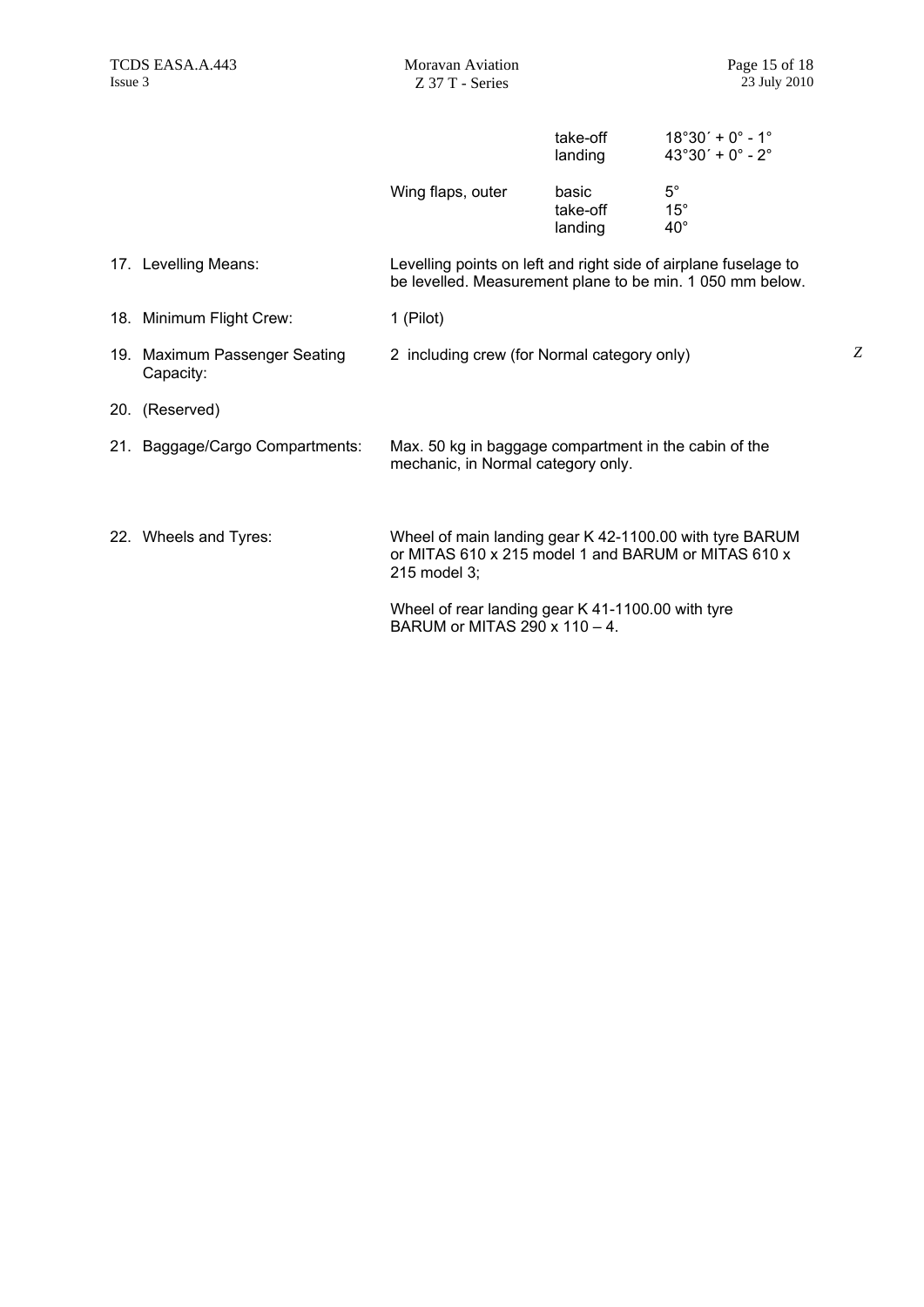## **BIV. Operating and Service Instructions**

| 1. | Flight Manual:<br>- In Czech language           | Letová příručka Z 137 T, date of issue 1988<br>Doc. No. DO-Z137T-1011.1                                                        |
|----|-------------------------------------------------|--------------------------------------------------------------------------------------------------------------------------------|
|    | - In English language                           | Flight Manual Z 137 T, date of issue 1991<br>Doc. No. DO-Z137T-1011.2                                                          |
| 2. | <b>Technical Manual:</b><br>- In Czech language | Technický popis letounu Z 137 T, date of issue 1988<br>Doc. No. DO-Z137T-1021.1                                                |
|    | - In English language                           | Technical Manual of the Z 137 T Aircraft, date of issue 1991<br>Doc. No. DO-Z137T-1021.2                                       |
| 3. | Repair Manual:<br>- In Czech language           | Příručka pro obsluhu a údržbu letounu Z 137T, date of issue<br>1988<br>Doc. No. DO-Z137T-1031.1                                |
|    |                                                 | Posezónní prohlídka letounů Z 37 T, Z 137 T,<br>date of issue 1990                                                             |
|    | - In English language                           | The Z 137 T Aircraft Service and Maintenance Manual,<br>date of issue 1990<br>Doc. No. DO-Z137T-1031.2                         |
| 4. | Manual for Operation:<br>- In Czech language    | Technický popis a návod k obsluze podvěsného agregátu<br>M 83.0000-0000, date of issue 1986                                    |
|    | - In English language                           | Technical description and directions for the Attendance<br>on the suspension aggregate M 83.0.0000-0000,<br>date of issue 1991 |
|    |                                                 | Manual of the dusting equipment for forest<br>M 82.0.5000, date of issue 1991                                                  |
|    |                                                 | Manual of the dusting equipment for forest<br>M 82.1.2.3.5000, date of issue 1991                                              |
|    |                                                 | Handbook for the Z 37 T and Z 137 T aircraft with<br>filling chemicals, date of issue 1991                                     |
| 5. | Spare Parts Catalogue:<br>- In Czech language   | Katalog náhradních dílů Z 137 T, date of issue 1991                                                                            |
|    | - In English language                           | Catalogue of Agricultural Equipment spare parts of the<br>Z 137 T, date of issue 1991                                          |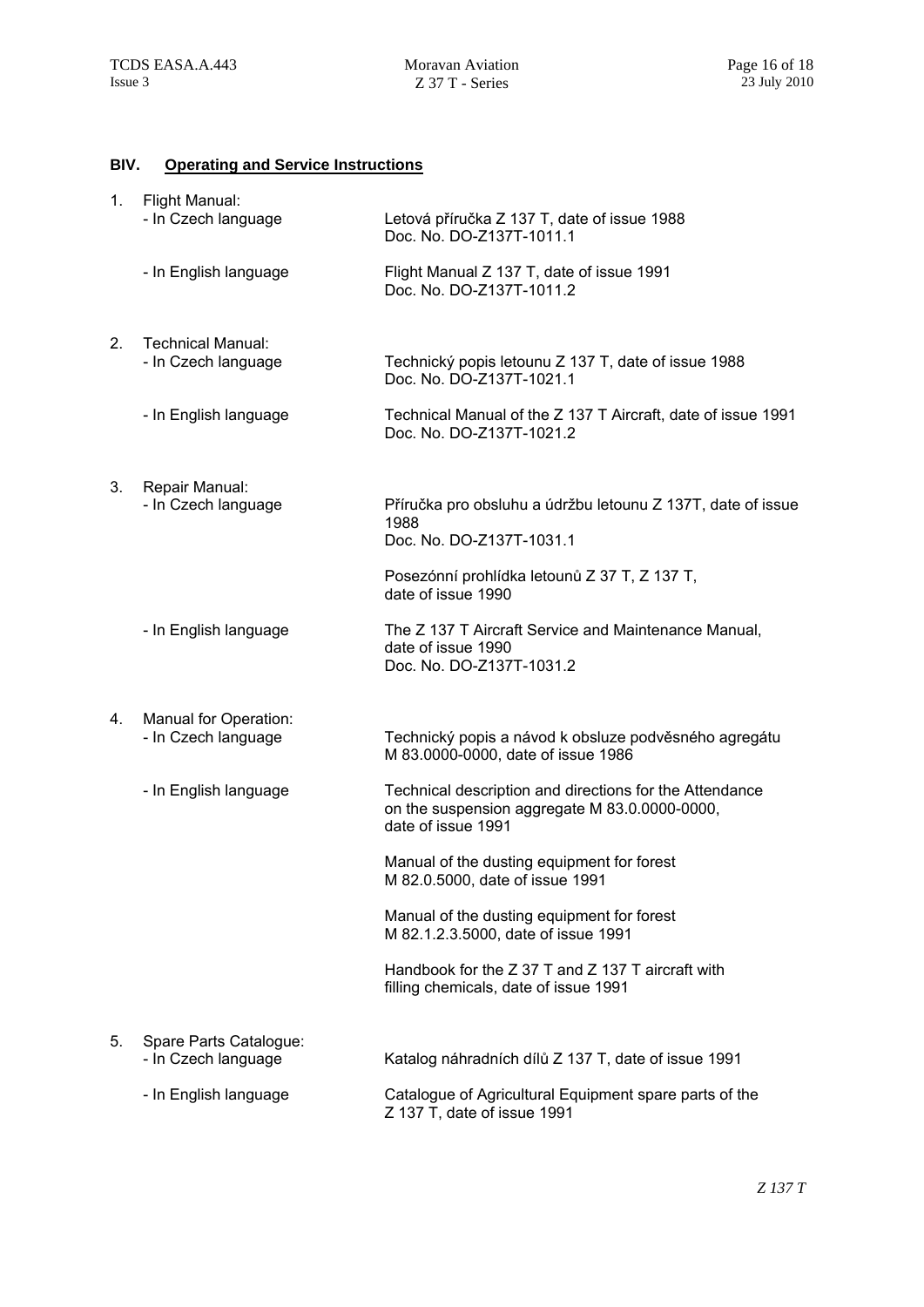#### **BV. Notes**

- Note 1: No general restrictions applicable. Any restrictions necessary for a single airplane to be listed in the Certificate of Airworthiness of the affected airplane
- Note 2: The EASA type certification standard includes that of CAA Cz TC No. 75-03 based on individual EU member state acceptance or certification of this standard prior to 28 September 2003. Other standards confirming to TC/TCDS standards certificated by individual EU member state prior to 28 September 2003 are also acceptable.
- Note 3: The EASA type certification standard includes that of CAA Cz TC No. 75-02 based on individual EU member state acceptance or certification of this standard prior to 28 September 2003. Other standards confirming to TC/TCDS standards certificated by individual EU member state prior to 28 September 2003 are also acceptable.

### **ADMINISTRATIVE SECTION**

I Acronyms

#### N/A

II Type Certificate Holder Record

Current:

ZLIN AIRCRAFT A.S. Letiště 1578 765 81 Otrokovice CZECH REPUBLIC

Former:

Moravan k.p. Letiště 1578 765 81 Otrokovice **CZECHOSLOVAKIA** 

Moravan a s Letiště 1578 765 81 Otrokovice **CZECHOSLOVAKIA** 

MORAVAN – AEROPLANES, a.s. Letiště 1578 765 81 Otrokovice CZECH REPUBLIC